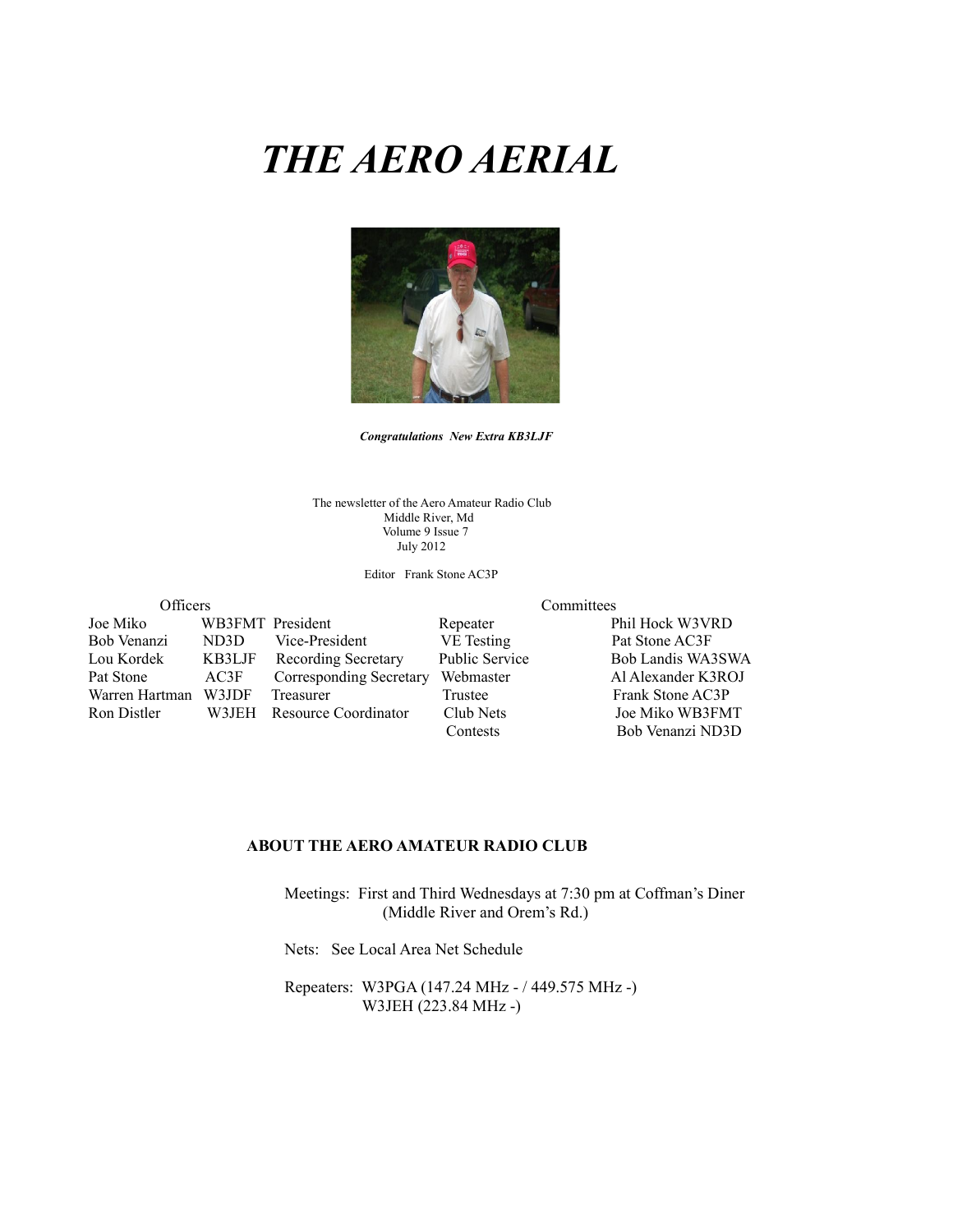## **LOCAL AREA NETS**

### **Day Time Frequency (MHz) NET NAME**

| Daily      | $9 - 10$ am       | 147.33  | <b>ORIOLE</b> Net                |
|------------|-------------------|---------|----------------------------------|
| Daily      | 6 pm              | 3.820   | Maryland Emergency Phone Net     |
| Daily      | $6:30 - 7$ pm     | 146.670 | Baltimore Traffic Net            |
| Daily      | 7 pm and 10 pm    | 3.643   | Maryland/DC/Delaware Traffic Net |
| $2nd$ Tues | $7:30 \text{ pm}$ | 146.670 | Baltimore County RACES Net       |
| $2nd$ Wed. | 8 pm              | 28.445  | <b>AERO ARC Net</b>              |
| $4th$ Wed  | 8 pm              | 147.240 | <b>AERO ARC Net</b>              |
| $5th$ Wed. | 8 pm              | 449.575 | <b>AERO ARC Net</b>              |

### **Aero Net Reports**

### **May**

### **10 Meters: WB3FMT(NCS) KA3SNY AC3P 2 Meters: WB3FMT(NCS) AC3P KB3EK WA3SWA 70 Centimeters: WB3FMT(NCS) AC3P KB3LJF**

### **Station Activities**

**KA3QAX** has the hand-held scanner working. **W3VRD** is on sea duty. School's out and **AC3F** is enjoying it. After getting good pictures of the Venus Transits of 2004 and 2012, **AC3P** and **WB3FMT** are making reservations for the next one in 2117. Maybe settling for Mercury in 2016 is more realistic.

## **Inauguration 2012**



During the June 6 meeting, President Joe, WB3FMT, took "the oath of office" on behalf of all re-elected club officers. Joe *solemnly* intoned "I Promise" with his right hand on a picture of Marconi.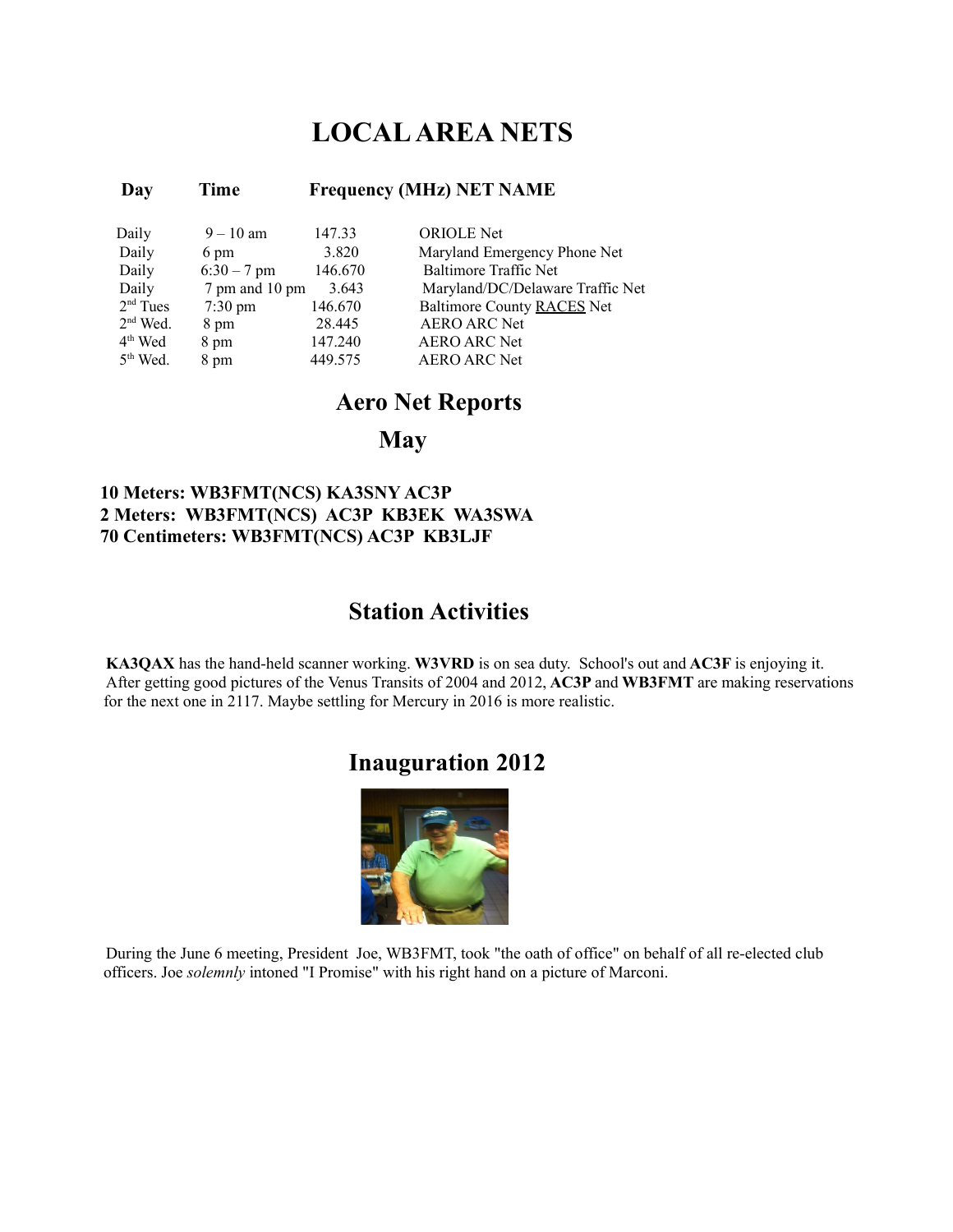# **VE Corner** *by AC3F*

The May 19th test session saw three applicants take exams. Congratulations to Lou Kordek, **KB3LJF**, on upgrade to Extra. Welcome to new amateur Technician Kristen , **KB3YTZ**. Thanks to VE's **AC3P** and **WB3FMT** for their help. A special thank you to Georgeann, **KB3PGN**, for coming out to help.

## **Testing to Return To White Marsh**

Beginning with the September Test Session, VE exams will return to the White Marsh Branch of the Baltimore County Public Library. Testing at White Marsh will be on the following Saturdays:

> September 22 November 24 2013 January 26 March 23 May 11.

All test sessions will begin at 1 p.m.

Contact: Pat Stone, AC3F 410-687-7209 ac3f@juno.com [www.aeroarc.us/vetesting.html](http://www.aeroarc.us/vetesting.html)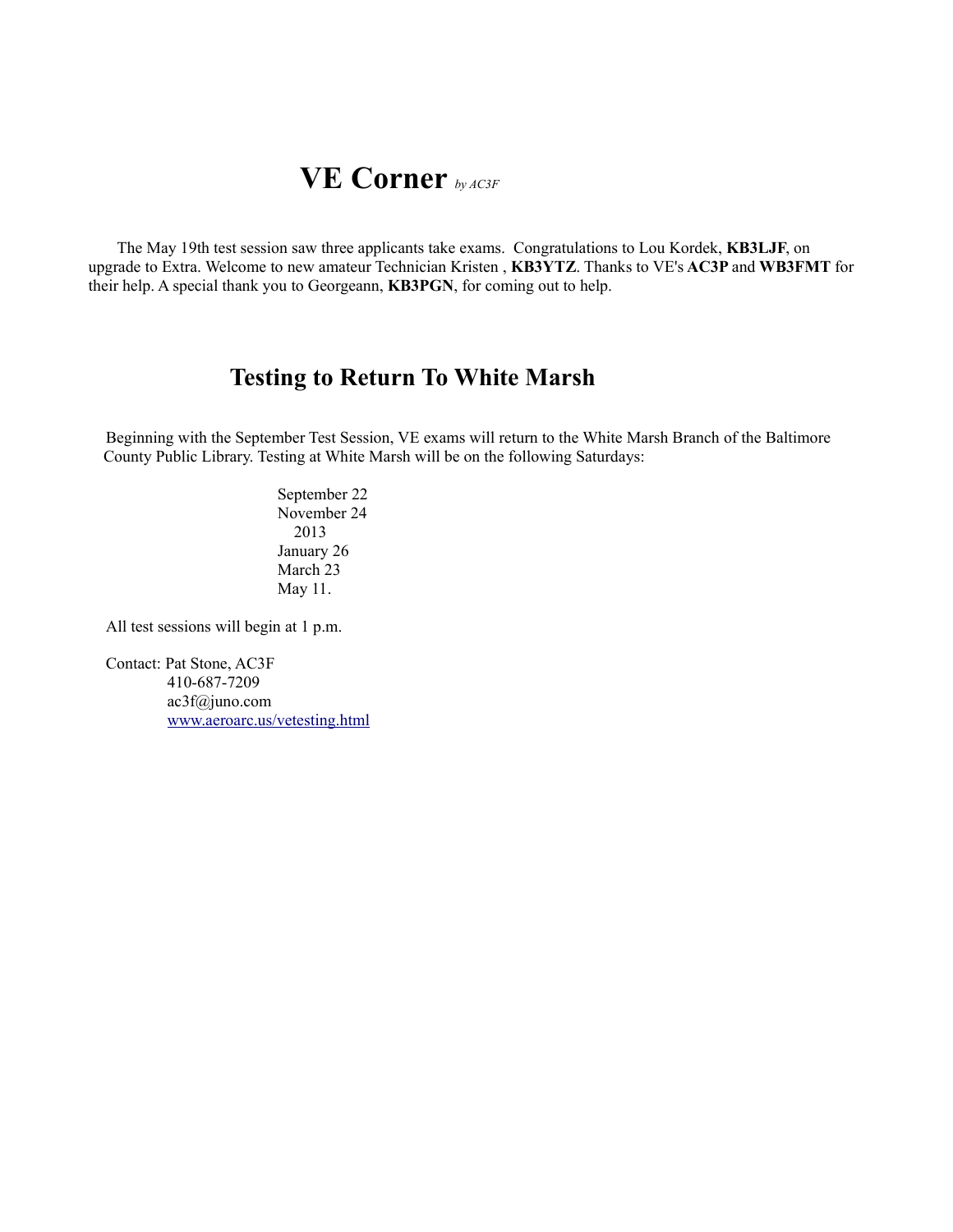# **It's all Bob's Fault** *by WB3FMT*

It stated out innocently enough on May  $6<sup>th</sup>$ , 2012, we were all at the first of two monthly meetings the Aero ARC has at Coffman's, and were talking about the upcoming Field Day activities. A topic was brought up about using the laptops to record contact information, the club has done this for several years. Thanks to Bob WA3SWS we had been networking a number of laptops for a number of past FD events. The other Bob ND3D expressed concerns about contest logging and operating. He suggested that radios be equipped with foot switches as the Push to Talk (PTT) rather than the handheld microphone this would make logging easier.

Since the club uses members radios for FD and not everyone has or uses a foot switch , I thought it would be a good idea to make one for my ICOM 706MKIIG which will be lent for use on FD. Following the Wednesday meeting, I went home to see if I could buy a foot switch and its subsequent connector for the IC706. I already had the Boom headset w/PTT, it was the Heil "Traveler Boomset for the 706". This headset/mike plugs into the mic connector of the IC706 through the use of an 8 pin modular plug (the same as a CAT5e cable), the headset connects to the modular plug via the use of an 8



pin round plug.

 This is a single plug connection not a separate mic and headset is all wired into the 8 pin round connector.



Upon checking on the Internet, using ICOM706 workgroups, I finally found where someone made a patch box using the CAT5e cable and connected to a utility box and had separate jacks for mic, speakers and PTT. This looked like a good idea, since my small paws don't do well in small places. I knew that this was going to require several trips to the local Radio Shack and also to Baynesville Electronics in Towson, MD.

A few days later during a breakfast meeting with Warren W3JDF and Ken KB3AX, schemes, parts and how to, were discussed. I even sent an email to ICOM requesting tech information about using the other mic connector, the one on the back of the radio. In the ICOM manual it states not to connect two mic at the same time, but nowhere does it explain why. Well at the meeting I brought schematics for the ICOM 706MKIIG for Warren to look at. And he found out why you should not connect two mic ant the same time, you would get stereo or at best unwanted background noise, when either mic is keyed they both go live.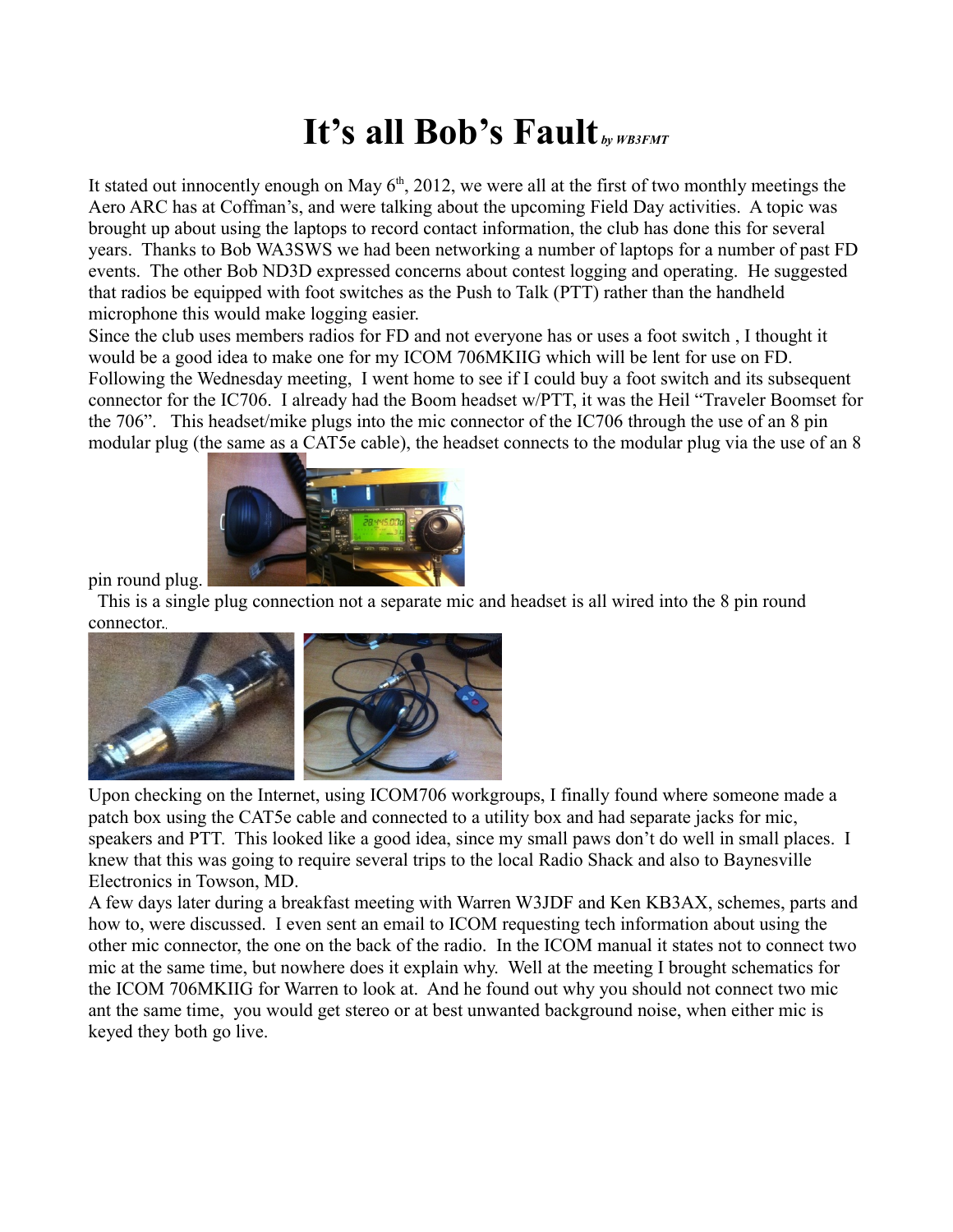

He said that he has an ICOM706 and uses the "Pro" headset and all that he needed was an adaptor that would plug into the rear mic jack and it would allow for a ¼ phone jack connector and also a mini jack ear phone. Later that day Warren sent me an email and giving me the part number and product description of the connector (already build), I promptly ordered two one for me and one for Warren. His was delivered about 3 days later mine was backordered it came in two weeks.

I eagerly connected the "AS1ICOM Cord for Icom Modular –BM10ICOM/Prosetic" and it works like a charm. The cost of the Foot switch FS-3 by Heil from HRO was \$35.90 w/ shipping and the AS1ICOM connector from R\$L Electrons cost \$25.09 w/shipping.

A small point to remember please check with your local radio club before going whole hog into a project and remember the abbreviation KISS, Keep It Simple Stupid…..

The breakfast meeting kept my fat fingers out of trouble.

73 Joe WB3FMT

# **Directions to Essex Skypark Field Day 2012.**

The Skypark is located at 1401 Diffendall Road, in Essex Maryland. It is approximately 4.6 miles south of intersection of Eastern Boulevard MD 150 and Stemmers Run Road.

From Eastern Blvd. and Stemmers Run road go South on Stemmers Run Road it turns into Back River Neck Road. Stay on Back River Neck Road for approximately 4.1 miles you will see an Airport sign Essex Skypark. Make the right turn go about ½ mile the Field Day site is on the right just before the parking lot.

You can also reach the Airport by taking Baltimore Beltway I695 past exit 35 or JFK I95 (exit 33SB or 64NB) and going toward Essex. After passing Pulaski Highway RT 40 (exit 35)stay in the left lane and take RT 702. Stay on RT 702 till the end it runs into Back River Neck Road. Go about 1.6 miles and you will see the Airport sign on the right. Make a right turn an go about  $\frac{1}{2}$  mile. The site is on the right.

If you plan a fly-in the Airport's FAA designation is W48, located on the Washington Sectional and is 3 nm SE of Baltimore City. Use CTAF/UNICOM 122.7.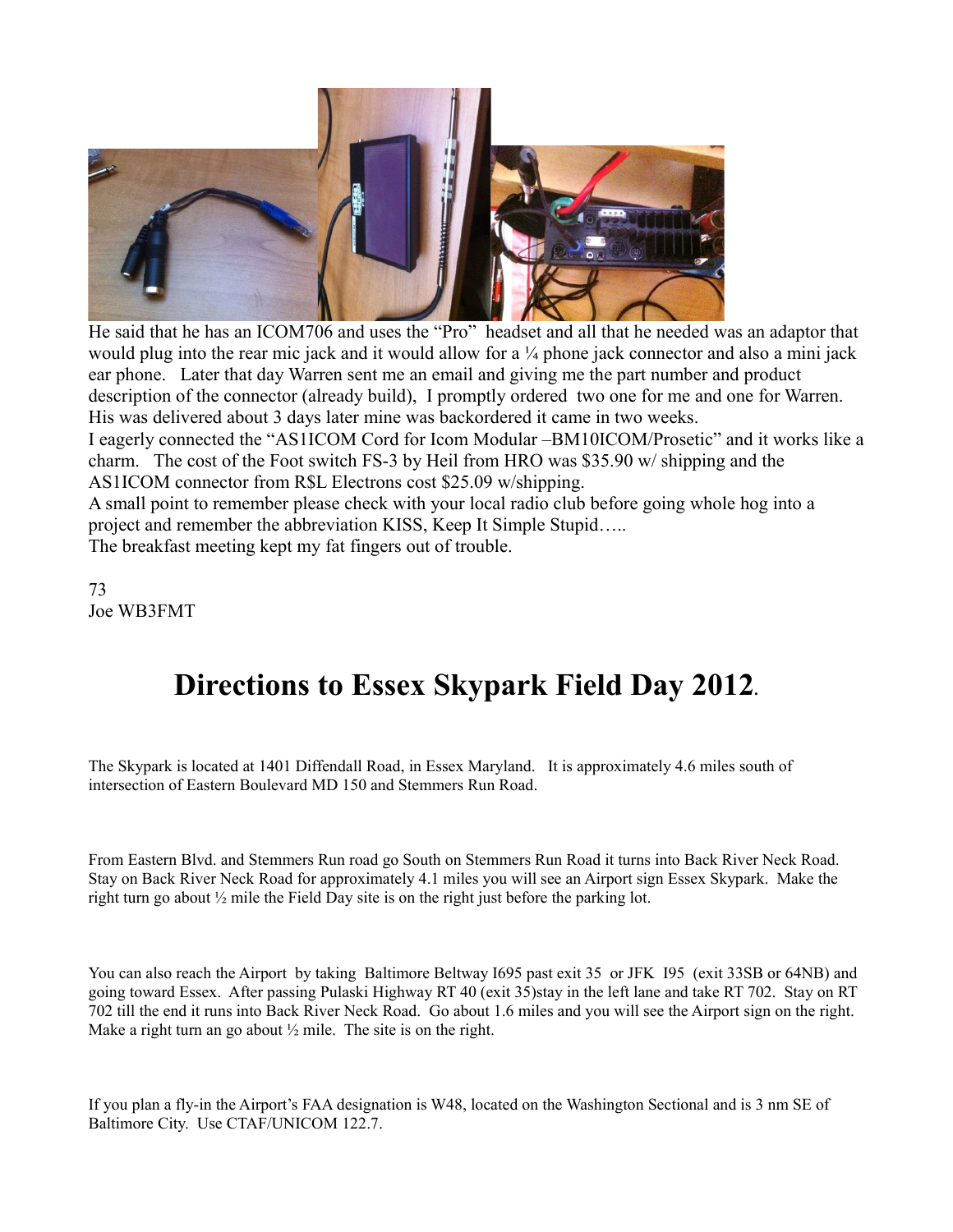

# **July 2012**

|                                                                  | 2  | 3  | No Meeting                                | 5  | 6  | 7                                                                                       |
|------------------------------------------------------------------|----|----|-------------------------------------------|----|----|-----------------------------------------------------------------------------------------|
| Valley Forge PA<br><b>Hamfest</b><br>www.marc-<br>radio.org<br>8 | 9  | 10 | 10 Meter Net<br>28.445 Mhz.<br>8 pm<br>11 | 12 | 13 | <b>IARU DX</b><br>Contest<br>14                                                         |
| <b>IARU DX</b><br>Contest<br>15                                  | 16 | 17 | <b>Meeting Coffman's</b><br>7:30 pm<br>18 | 19 | 20 | <b>CQ Worldwide</b><br><b>VHF Contest</b><br>1800utc - 2100utc<br>Satruday-Sunday<br>21 |
| <b>BRATS</b><br>Hamfest<br>Howard Co.<br>Fairgrounds<br>22       | 23 | 24 | 2 Meter Net<br>147.24 Mhz<br>8 pm<br>25   | 26 | 27 | 28                                                                                      |
| 29                                                               | 30 | 31 |                                           |    |    |                                                                                         |
|                                                                  |    |    |                                           |    |    |                                                                                         |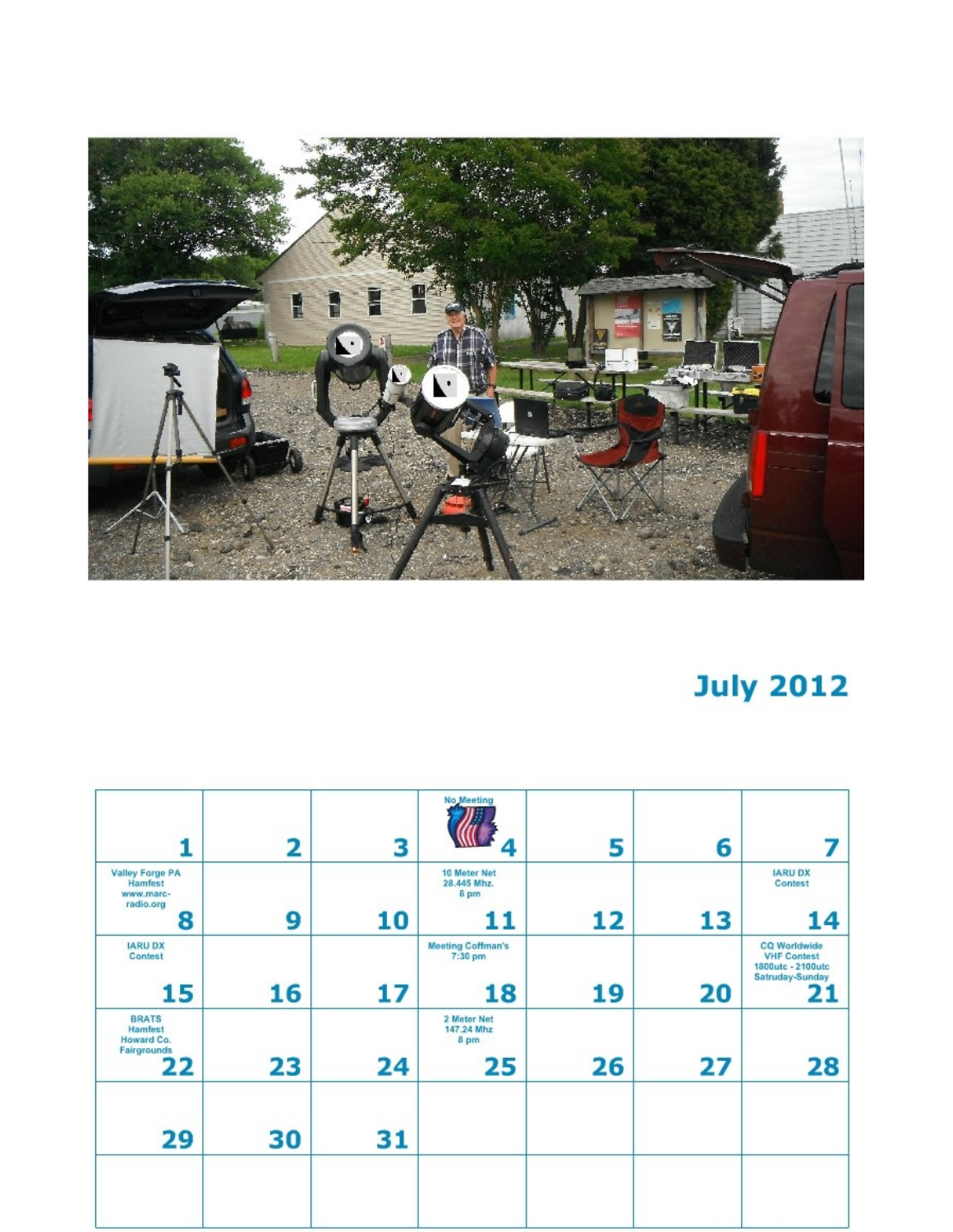### SKY Events for July 2012

July  $1<sup>st</sup>$  – Mercury greatest elongation East 26 $<sup>o</sup>$ </sup>

*July 3rd -* Full Moon "Time of Much Ripening" for the Native American Mohawk tribe and the "Moon of Claiming" for the Celtics.

July 4<sup>th</sup> – Happy Birthday America CCXXXVI, Earth at Aphelion 94,505,851 mi from the Sun, on Jan  $4<sup>th</sup>$  it was 91,405,967 mi from the Sun. 3.1 million miles difference.

*July 11th -* Last Quarter Moon

July  $12^{th}$  – Venus a greatest brightness Magnitude -4.7

*July*  $14^{th}$  *– Jupiter is*  $0.5^{\circ}$  of the Moon at 23:00 EDT

*July18th -*New Moon

*July*  $20^{th}$  *– Mercury is 0.5 North of the Moon 04:00 EDT* 

*July 25<sup>th</sup>* – First Quarter Moon and Spica is 1.2° N of the Moon

Double transits of Jupiter shadows or moons occur on the following dates:

| 7/14/12 | 06:45UT    | 02:45 EDT   |
|---------|------------|-------------|
| 7/14/12 | 08:45 UT   | 04:45 EDT   |
| 7/17/12 | 20:15UT    | 16:15 EDT   |
| 7/17/12 | $21:55$ UT | 17:55 EDT   |
| 7/21/12 | 09:52 UT   | $05:52$ EDT |
| 7/21/12 | 10:54 UT   | 06:54 EDT   |
| 7/24/12 | 22:49 UT   | 18:49 EDT   |
| 7/24/12 | 23:50 UT   | 19:50 EDT   |
| 7/28/12 | 11:46 UT   | 07:46 EDT   |
| 7/28/12 | 12:52 UT   | 08:52 EDT   |
| 7/30/12 | $07:27$ UT | 03:27 EDT   |
| 7/30/12 | 07:30 UT   | 03:30 EDT   |
|         |            |             |

#### **Planet Lookout at mid-Month**

**Mercury-**In evening twilight, Mag +1.9 Size 10.4 arc sec

**Venus** – Early dawn, Mag -4.7 Size 35.9 arc sec

**Mars** –SW at Dusk, Mag +1.0 Size 6.2 arc sec\

 **Jupiter-** In Dawn above Venus, Mag -2.1, Size 34.8 arc sec

**Saturn-** SW sky left of Mars, Mag +0.8, Size 17.2

**Uranus-** Rises around midnight, Mag +5.8 Size 3.5 arc sec

**Neptune** –Morning sky, Mag+7.8Size 2.5 arc sec.

#### **Transits of Jupiter's Moons**

**Transits or Solar eclipses on Jupiter** occurs when any of the moons of Jupiter pass in front of the Sun as seen from the planet Jupiter. For moons which appear smaller in apparent diameter than the Sun, it would be a transit. Like the upcoming transit of Venus on June 5, 2012 as seen from the Earth. For moons which are larger than the apparent size of the Sun, an eclipse of the Sun would occur.

Per a Wikipedia article, there are 5 Jovan moons capable of eclipsing the Sun: Amalthea, Io, Europa, Ganymede and Callisto. All of the others are too small or too distant or orbit inclinations too great, to be able to completely occult the Sun, so can only transit the Sun. Jupiter Moon information is taken from the RASC Observer's Handbook 2012.

| Moon         | Diameter mi/            | <b>Distance form</b> | Orbital      |
|--------------|-------------------------|----------------------|--------------|
|              | km                      | Planet mi / km       | Period       |
| Amalthea V   | $103 \text{ mi}$<br>167 | 112,592 mi           | $0.498$ days |
|              | km                      | 181,200 km           |              |
| Io           | 2,263 mi<br>3,643       | 262,218 mi           | 1.769 days   |
|              | km                      | 422,000 km           |              |
| Europa II    | 1,939 mi<br>3,122       | 417,002 mi           | 3.551 days   |
|              | km                      | 671,100 km           |              |
| Ganymede III | 3,269 mi<br>5,262       | 664,867 mi           | 7.155 days   |
|              | km                      | 1,070,000 km         |              |
| Callisto IV  | 2,995 mi<br>4,821       | 1,170,042 mi         | 16.689 days  |
|              | km                      | 1,883,000 km         |              |

When the four largest satellites of Jupiter, the Galilean satellites, (Io I, Europa II, Ganymede III or Callisto IV) transit the Sun, either a shadow transit or the actual moon can be seen against the surface of Jupiter. A telescope of at least 60 millimeter or 2.3 inches can see the transit from Earth. It will look like a black dot crossing the face of Jupiter, using a larger telescope 1553 mm or 6 inches you should be able to detect the actual moon crossing the planet. The moon will be either preceding or preceding the darker transit spot. The moon will appear to be brighter than the surface for the planet.

During the month of July 2012 there are 6 double shadow or satellite transits on Jupiter. During August 2012 there are 10 such events. Additional information can be found in the RASC 2012 Observer's Handbook page 107.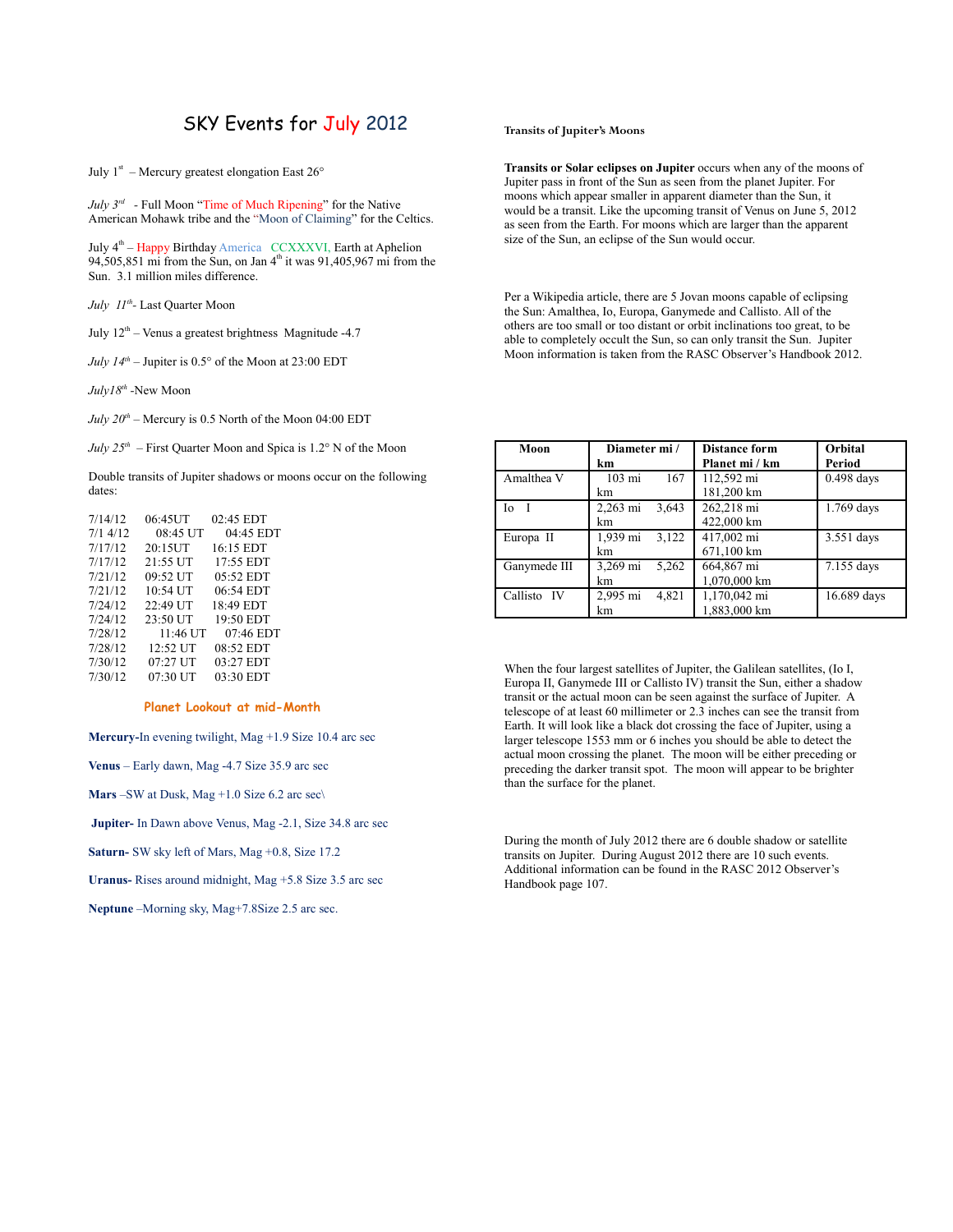**10-887-2483 10-887-2483** 

 **jdoyle@baltimorecountymd.gov**

 **Public Invited to Attend**

 **Star-Spangled Aircraft Display and Festival**

 **In Southeast Baltimore County**

 **Baltimore County Executive Kevin Kamenetz, the Baltimore County Council, and the Maryland Aviation Administration are pleased to invite the public to attend the Star-Spangled Aircraft Display and Festival at Martin State Airport , 701 Wilson Point Road , in Middle River . The two-day event will be held from 10 a.m. to 5 p.m. on Saturday June 16 and Sunday June 17. Admission to the festival and parking at the Lockheed Martin lot on Eastern Boulevard with shuttle service is free.**

 **The aircraft display is an integral part of "Star-Spangled Sailabration" - the series of events in the Baltimore region that kick off the War of 1812 bicentennial commemoration in Maryland . Visitors to Martin State Airport will see a variety of aircraft on "static" display, including modern planes from the U.S. Navy, Maryland Air National Guard, and U.S. Coast Guard, as well as vintage aircraft held by the Glenn L. Martin Aviation Museum . Aircraft to be on display include the FA-18, E-2c Hawkeye, and A-10 Thunderbolt.**

 **The airport will be the take-off and landing area for all aircraft participating in the air show that will feature flight maneuvers over the waters of Fort McHenry . (The maneuvers over Fort McHenry will not be visible from Martin airport.) The Blue Angels, the U. S. Navy's Flight Demonstration Squadron, will be headlining the air show. The Blues (weather permitting) will be available at the airport for autographs in the afternoon at the conclusion of their flight routine.** 

 **The open house and festival area at Martin State Airport will feature a variety of fun and refreshing summertime fare, historical exhibitors associated with Baltimore County 's War of 1812 heritage, armed forces recruiters and displays, a sophisticated Navy flight simulator, model aircraft exhibits, and merchandise. In addition, the Glenn L. Martin Aviation Museum will have a display tent outdoors and direct visitors to its captivating museum space inside the airport.**

**About Star-Spangled Sailabration**

**Star-Spangled Sailabration is the national launch of the War of 1812 bicentennial. An international maritime and air festival in the Baltimore region and the Chesapeake Bay, this week-long event will feature dozens of tall ships**